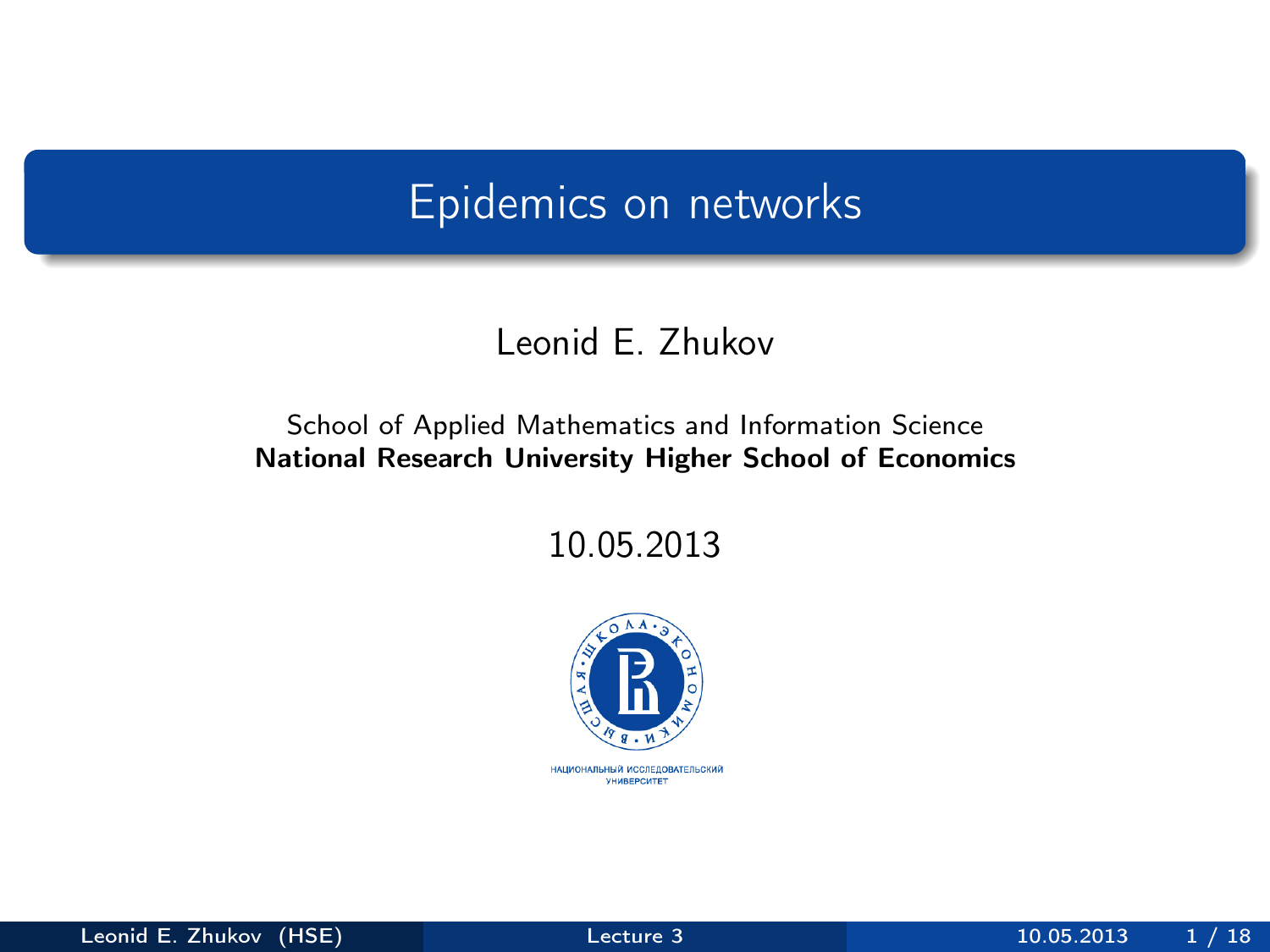- **•** network of potential contacts, adjacency matrix **A**
- probabilistic model:
	- $s_i(t)$  probability that at t node *i* is susceptable
	- $x_i(t)$  probability that at t node i is infected
	- $r_i(t)$  probability that at t node i is recovered
- network properties:
	- averege number of NN,  $\langle k \rangle$ , degree distribution  $p(k)$
	- average path length  $\langle l \rangle$ , distribution  $\mathcal{A}^m$
	- nodes reachability: connected components
	- triangles: clustering coefficient C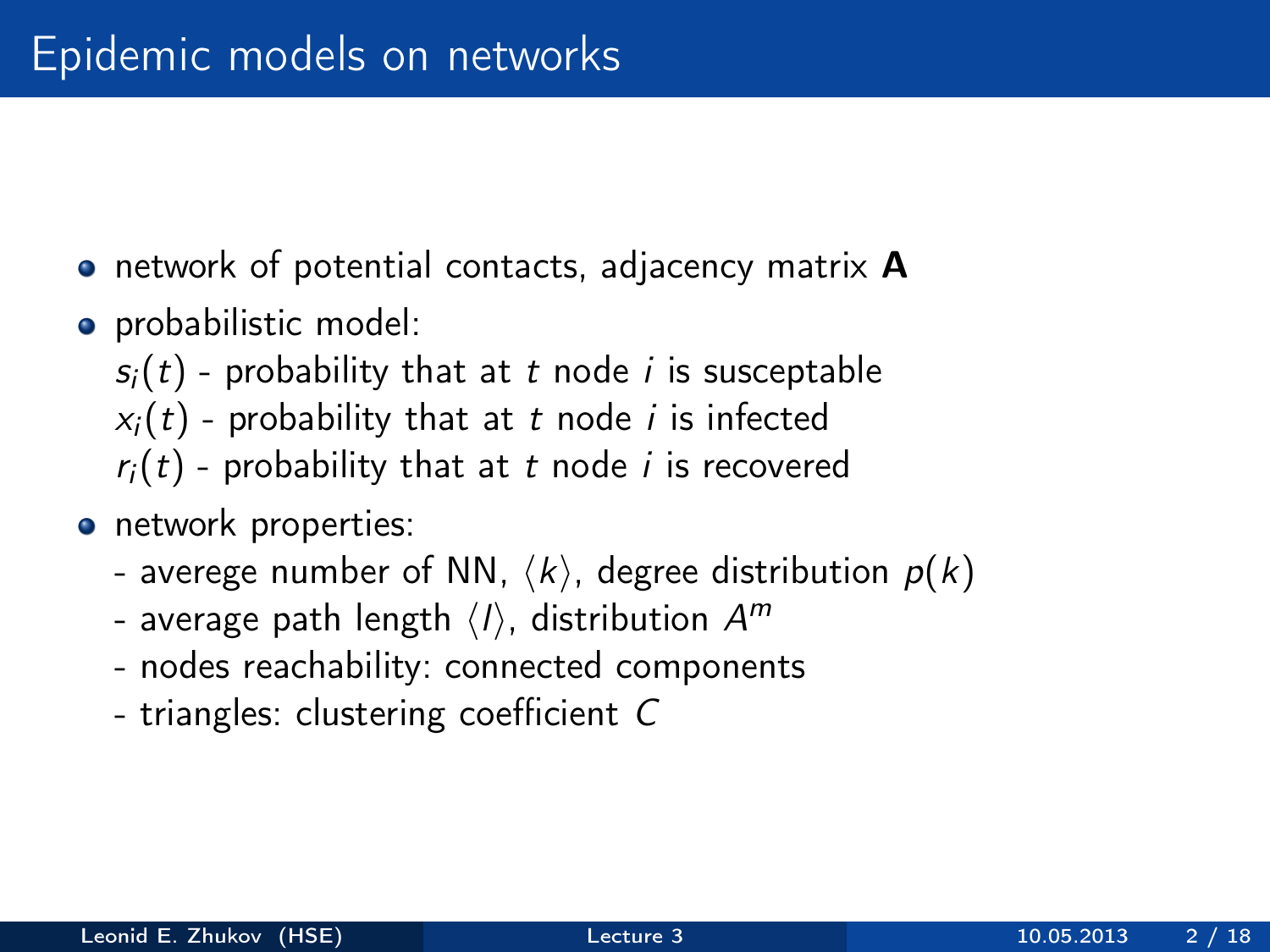# SI model

 $\bullet$ 

$$
s_i(t)
$$
 - susceptible,  $x_i(t)$  -infected  

$$
S \longrightarrow I
$$

$$
x_i(t) + s_i(t) = 1
$$

 $\circ$   $\beta$  - probability to get infected

$$
x_i(t+\delta t)=x_i(t)+\beta s_i\sum_i A_{ij}x_j\delta t
$$

• infection equation

$$
\frac{dx_i(t)}{dt} = \beta s_i(t) \sum_j A_{ij} x_j(t)
$$

$$
\frac{ds_i(t)}{dt} = -\beta s_i(t) \sum_j A_{ij} x_j(t)
$$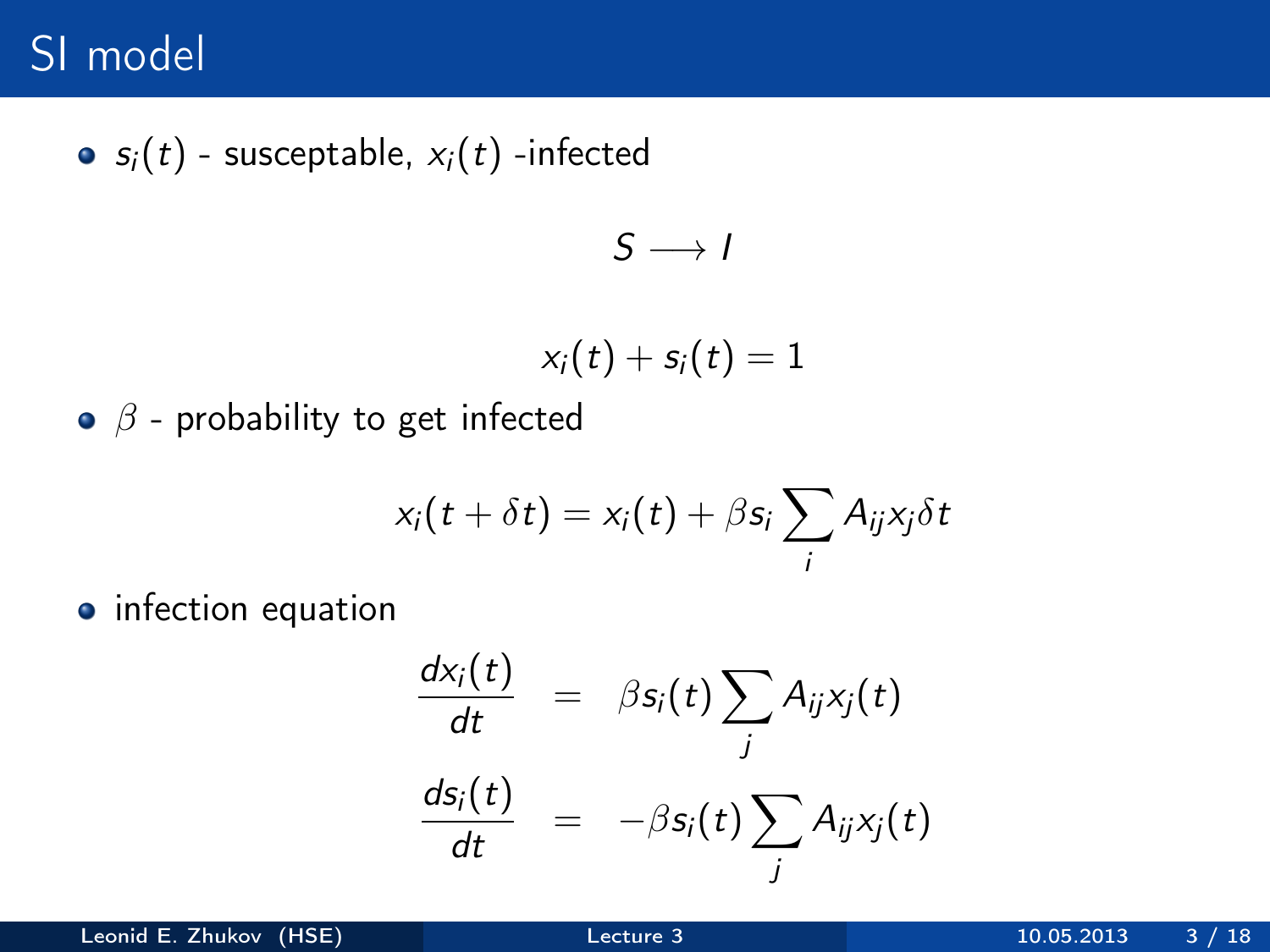# SI model

Differential equation

$$
\frac{d x_i(t)}{dt} = \beta (1-x_i(t)) \sum_j A_{ij} x_j
$$

• "early time"approximation,  $x_i(t) \ll 1$ 

$$
\frac{dx_i(t)}{dt} = \beta \sum_j A_{ij} x_j
$$

$$
\frac{d\mathbf{x}(t)}{dt} = \beta \mathbf{A}\mathbf{x}(t)
$$

• Solution in the basis

$$
\mathbf{A}\mathbf{v}_k = \lambda_k \mathbf{v}_k
$$

$$
\mathbf{x}(t) = \sum_k a_k(t) \mathbf{v}_k
$$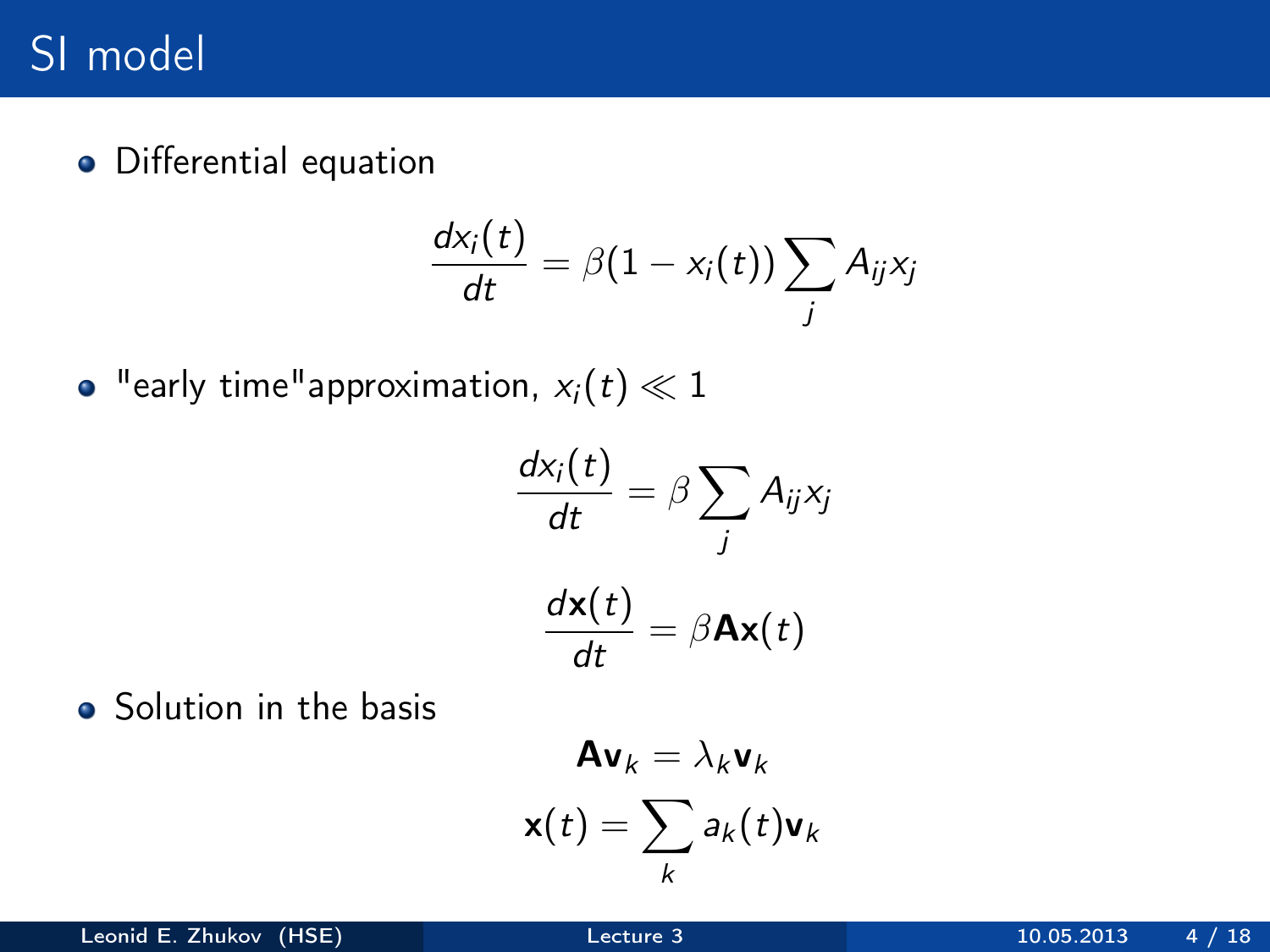# SI model

$$
\sum_{k} \frac{da_k}{dt} \mathbf{v}_k = \beta \sum_{k} \mathbf{A} a_k(t) \mathbf{v}_k = \beta \sum_{k} a_k(t) \lambda_k \mathbf{v}_k
$$

$$
\frac{da_k(t)}{dt} = \beta \lambda_k a_k(t)
$$

$$
a_k(t) = a_k(0) e^{\beta \lambda_k t}
$$

Solution

$$
\mathbf{x}(t) = \sum_{k} a_k(0) e^{\lambda_k \beta t} \mathbf{v}_k
$$

 $\bullet$  t  $\rightarrow$  0,  $\lambda_{\text{max}} = \lambda_1 > \lambda_k$ 

$$
\mathbf{x}(t)=\mathbf{v}_1e^{\lambda_1\beta t}
$$

- **1** growth rate of infections depends on  $\lambda_1$
- **2** probability of infection of nodes depends on  $v_1$ , i.e  $v_{1i}$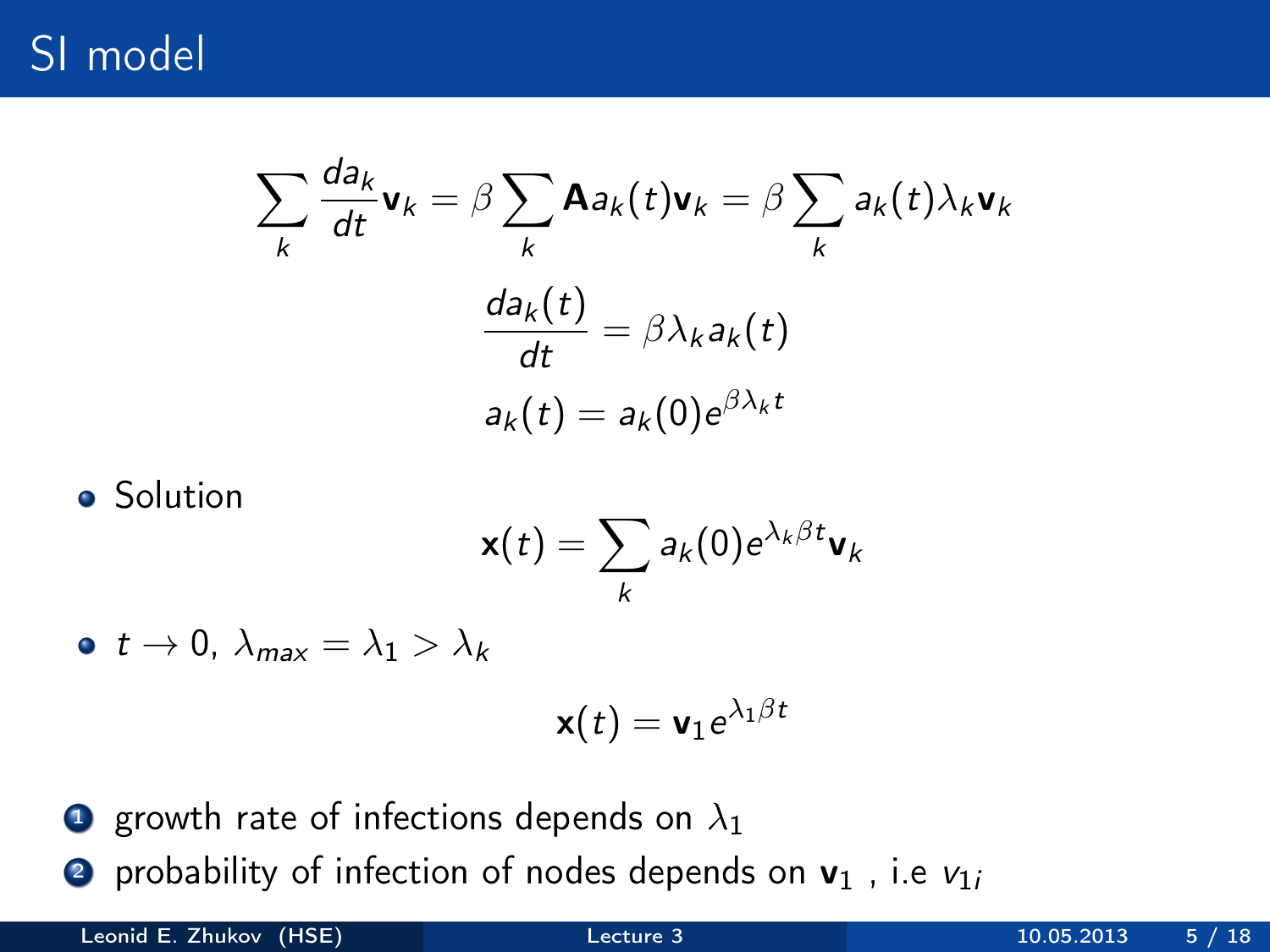• long time,  $x_i(t) \rightarrow const$ 

$$
\frac{d x_i(t)}{dt} = \beta(1-x_i(t))\sum_j A_{ij}x_j = 0
$$

 $\mathbf{A}\mathbf{x} \neq 0$  since  $\lambda_{\text{min}} \neq 0, 1 - x_i(t) \approx 0$  $\bullet \, t \to \infty \quad x_i(t) \to 1$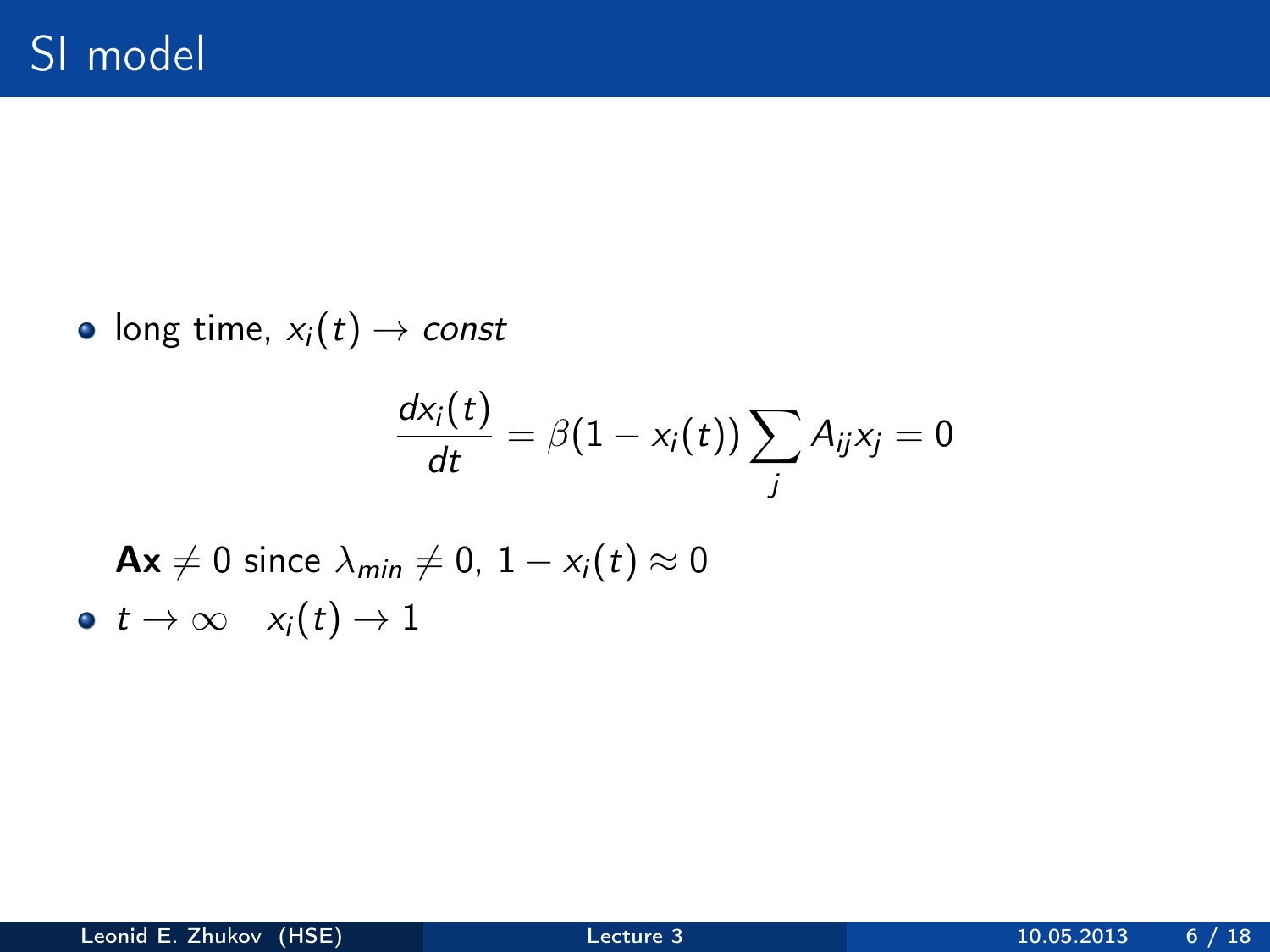

Time  $t$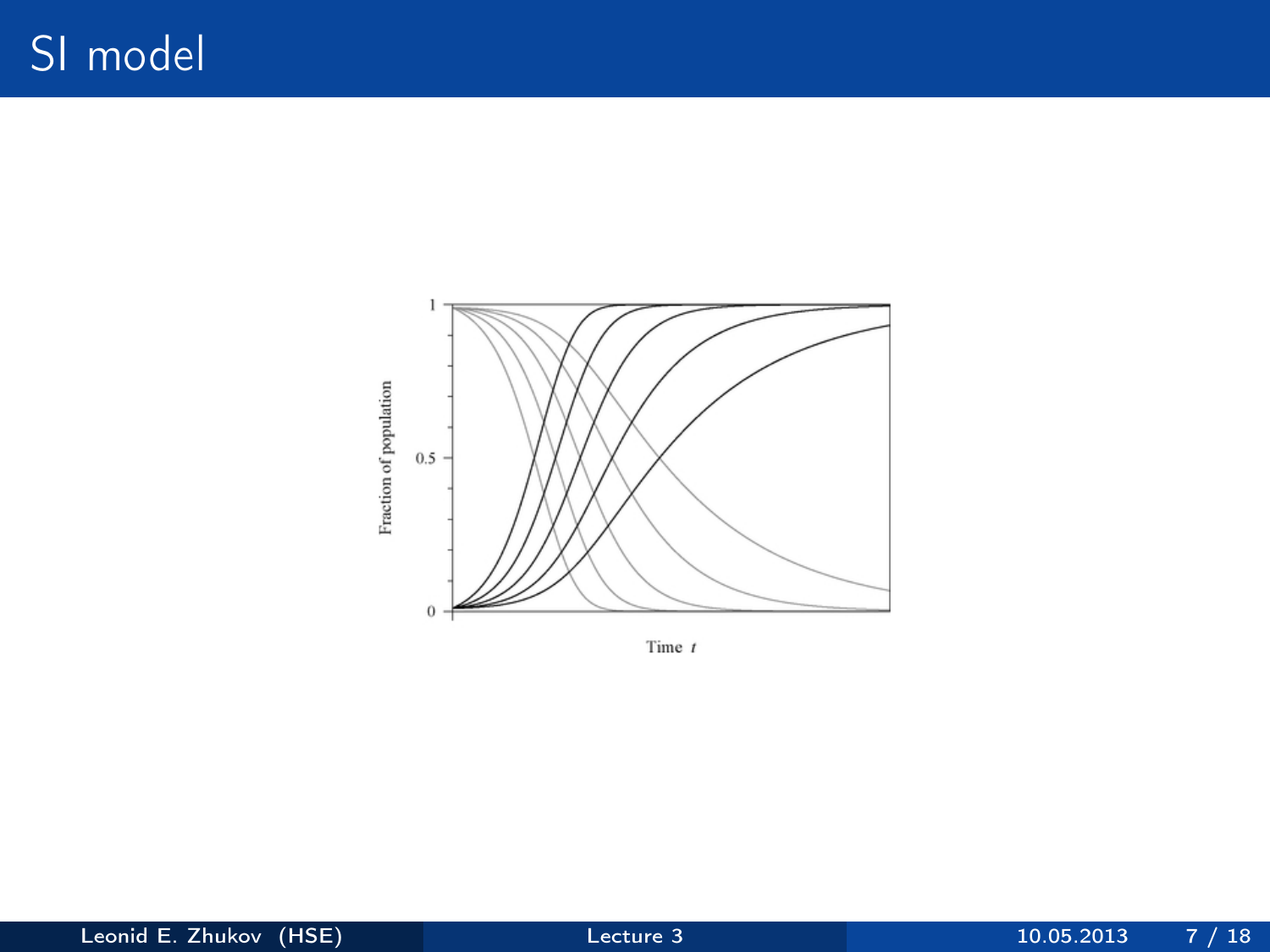# SIS model

•  $s_i(t)$  -susceptable,  $x_i(t)$  - infected,

 $S \longrightarrow I \longrightarrow S$ 

 $\bullet$   $\beta$  - infection rate,  $\gamma$  - recovery rate

$$
x_i(t) + s_i(t) = 1
$$

$$
\frac{dx_i(t)}{dt} = \beta s_i(t) \sum_j A_{ij} x_j(t) - \gamma x_i
$$

$$
\frac{ds_i(t)}{dt} = -\beta s_i(t) \sum_j A_{ij} x_j(t) + \gamma x_i
$$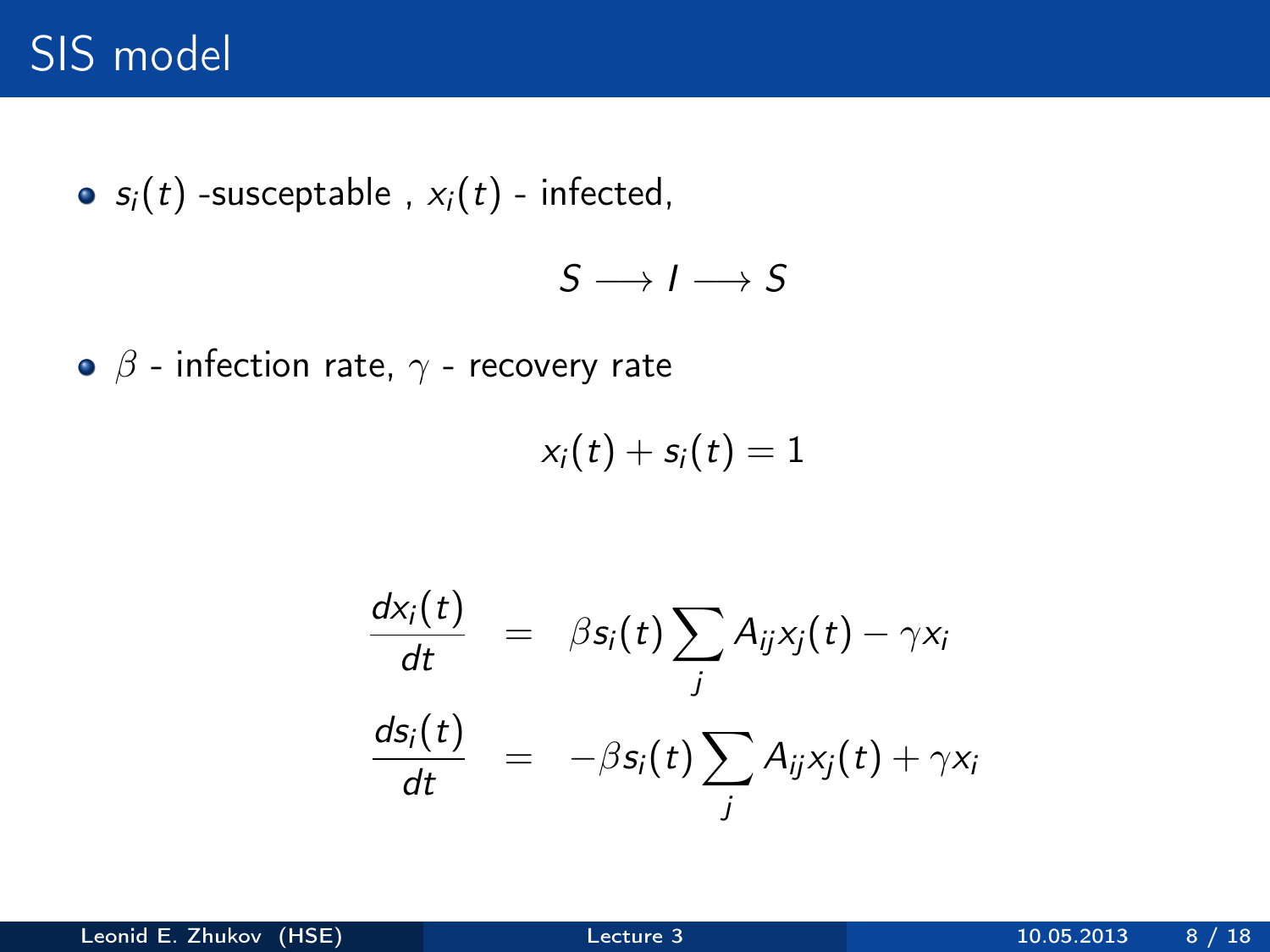# SIS model

• Differential equation,  $i(t = 0) = i_0$ 

$$
\frac{d\mathsf{x}_i(t)}{dt} = \beta(1-\mathsf{x}_i(t))\sum_j A_{ij}\mathsf{x}_j - \gamma \mathsf{x}_i
$$

• "early time"approximation,  $x_i(t) \ll 1$ 

$$
\frac{dx_i(t)}{dt} = \beta \sum_j A_{ij}x_j - \gamma x_i
$$

$$
\frac{dx_i(t)}{dt} = \beta \sum_j (A_{ij} - \frac{\gamma}{\beta} \delta_{ij})x_j
$$

$$
\frac{d\mathbf{x}(t)}{dt} = \beta \mathbf{M}\mathbf{x}(t), \quad \mathbf{M} = \mathbf{A} - (\frac{\gamma}{\beta})\mathbf{I}
$$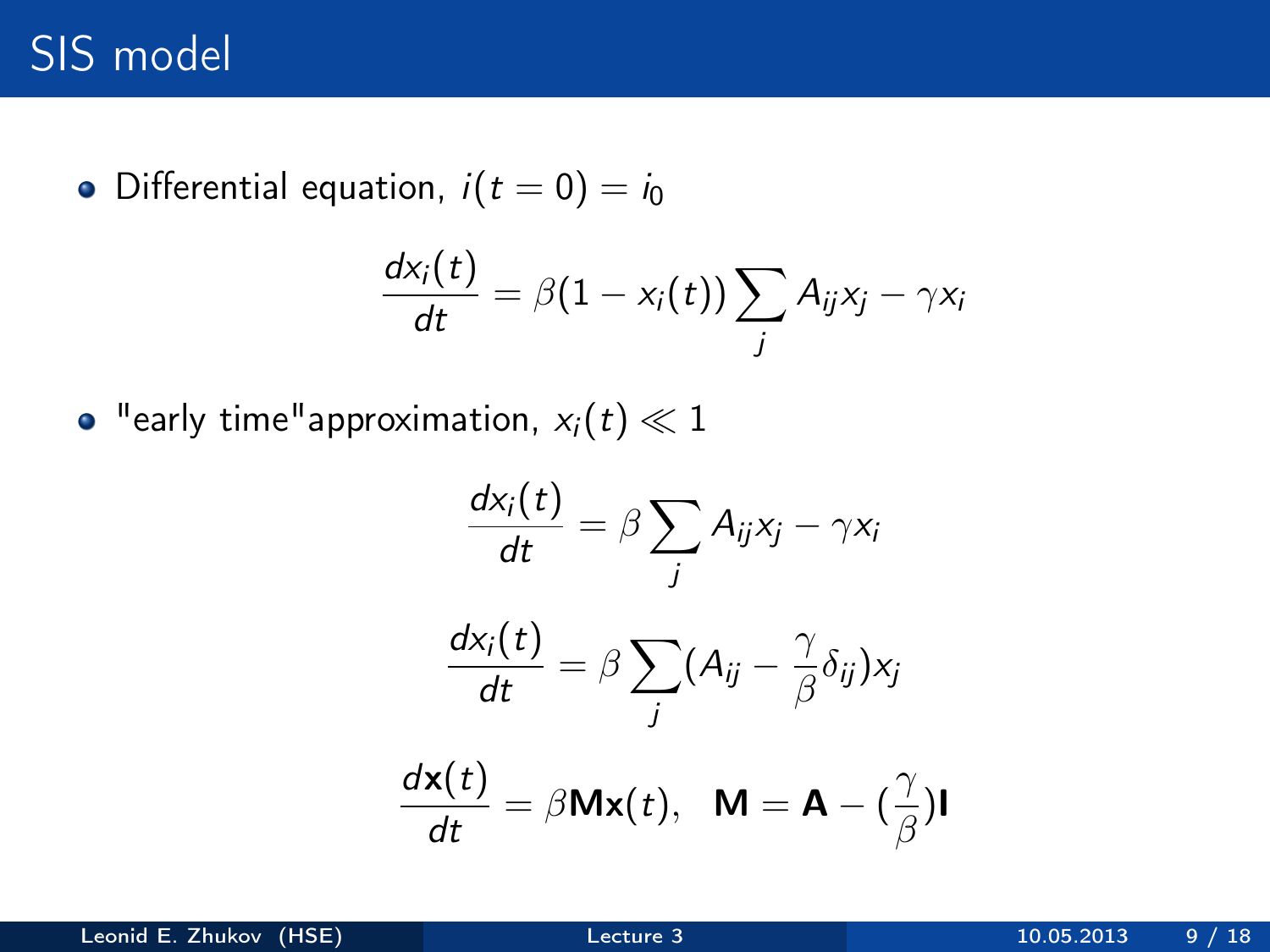# SIS model

• Solution in the basis

$$
\begin{array}{rcl}\n\mathbf{M}\mathbf{v}'_k &=& \lambda'_k \mathbf{v}'_k, \quad \mathbf{M} = \mathbf{A} - \left(\frac{\gamma}{\beta}\right) \mathbf{I} \\
\mathbf{v}'_k &=& \mathbf{v}_k, \quad \lambda'_k = \lambda_k - \frac{\gamma}{\beta} \\
\mathbf{x}(t) &=& \sum_k a_k(t)\mathbf{v}_k = \sum_k a_k(0)\mathbf{v}_k e^{\lambda'_k \beta t} = \sum_k a_k(0)\mathbf{v}_k e^{(\beta \lambda_k - \gamma)t}\n\end{array}
$$

• 
$$
\lambda_{max} = \lambda_1 \ge \lambda_k
$$
  
\nif  $\beta \lambda_1 > \gamma$ ,  $\mathbf{x}(t) \to \mathbf{v}_1 e^{(\beta \lambda_1 - \gamma)t}$ , growth  
\nif  $\beta \lambda_1 < \gamma$ ,  $\mathbf{x}(t) \to 0$ , decay  
\ncritical:  $\beta \lambda_1 = \gamma$ 

**•** Epidemic threshold

$$
R_0=\frac{\beta}{\gamma}=\frac{1}{\lambda_1}
$$

small  $\lambda_1$  - difficult for epidemics to spread large  $\lambda_1$  - easy for epidemics to spread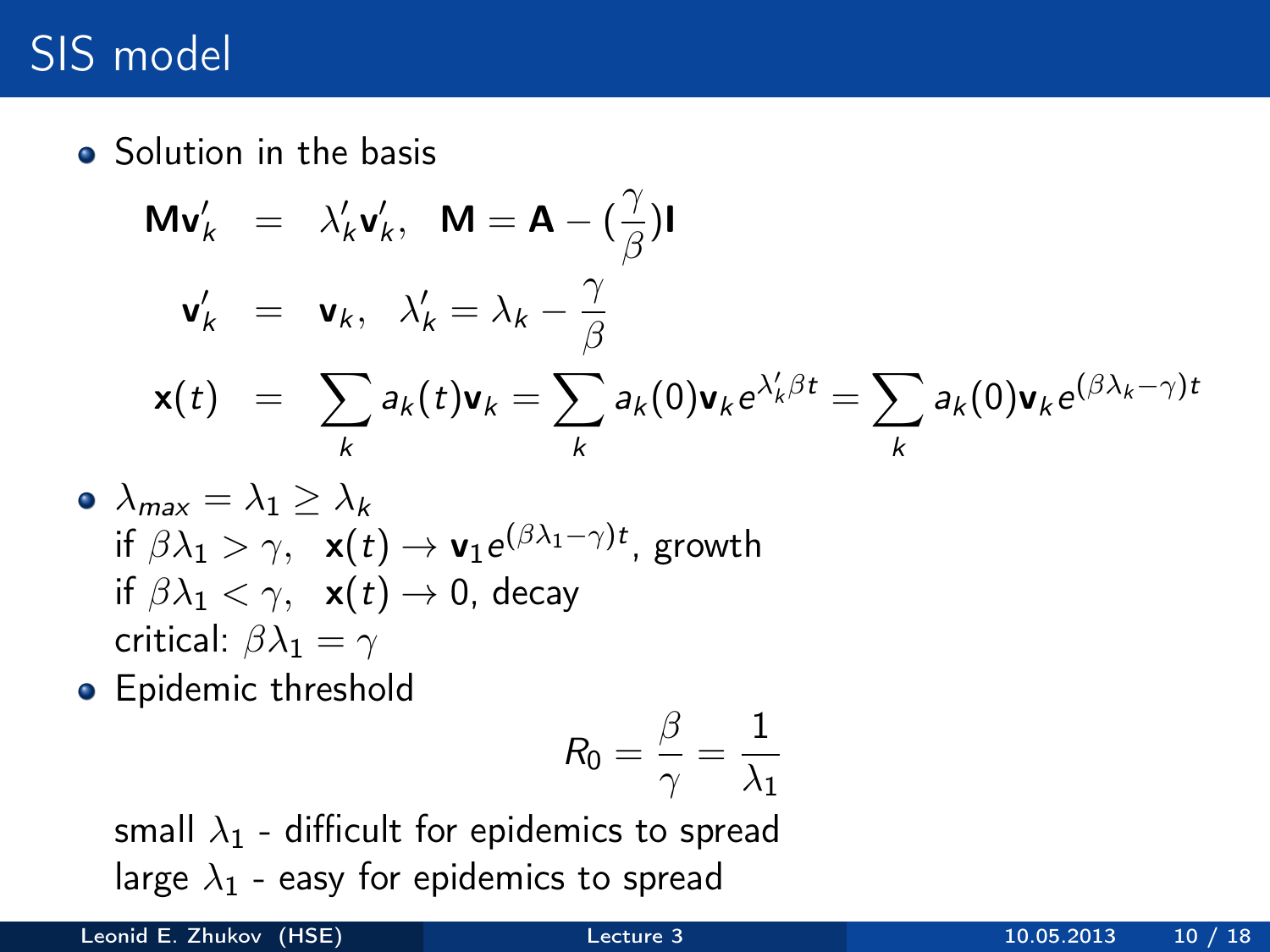$if$ 

• long time,  $x_i(t) \rightarrow const$ 

$$
\frac{dx_i(t)}{dt} = \beta(1 - x_i(t)) \sum_j A_{ij}x_j - \gamma x_i = 0
$$

$$
x_i = \frac{\sum_j A_{ij}x_j}{\frac{\gamma}{\beta} + \sum_j A_{ij}x_j}
$$
if  $\gamma \ll \beta$ ,  $x_i(t \to \infty) = 1$   
if  $\gamma \sim \beta$ ,  $x_i \frac{\gamma}{\beta} = \sum_j A_{ij}x_j$ 
$$
\lambda_1 = \frac{\gamma}{\beta}, \quad x_i(t \to \infty) = v_i
$$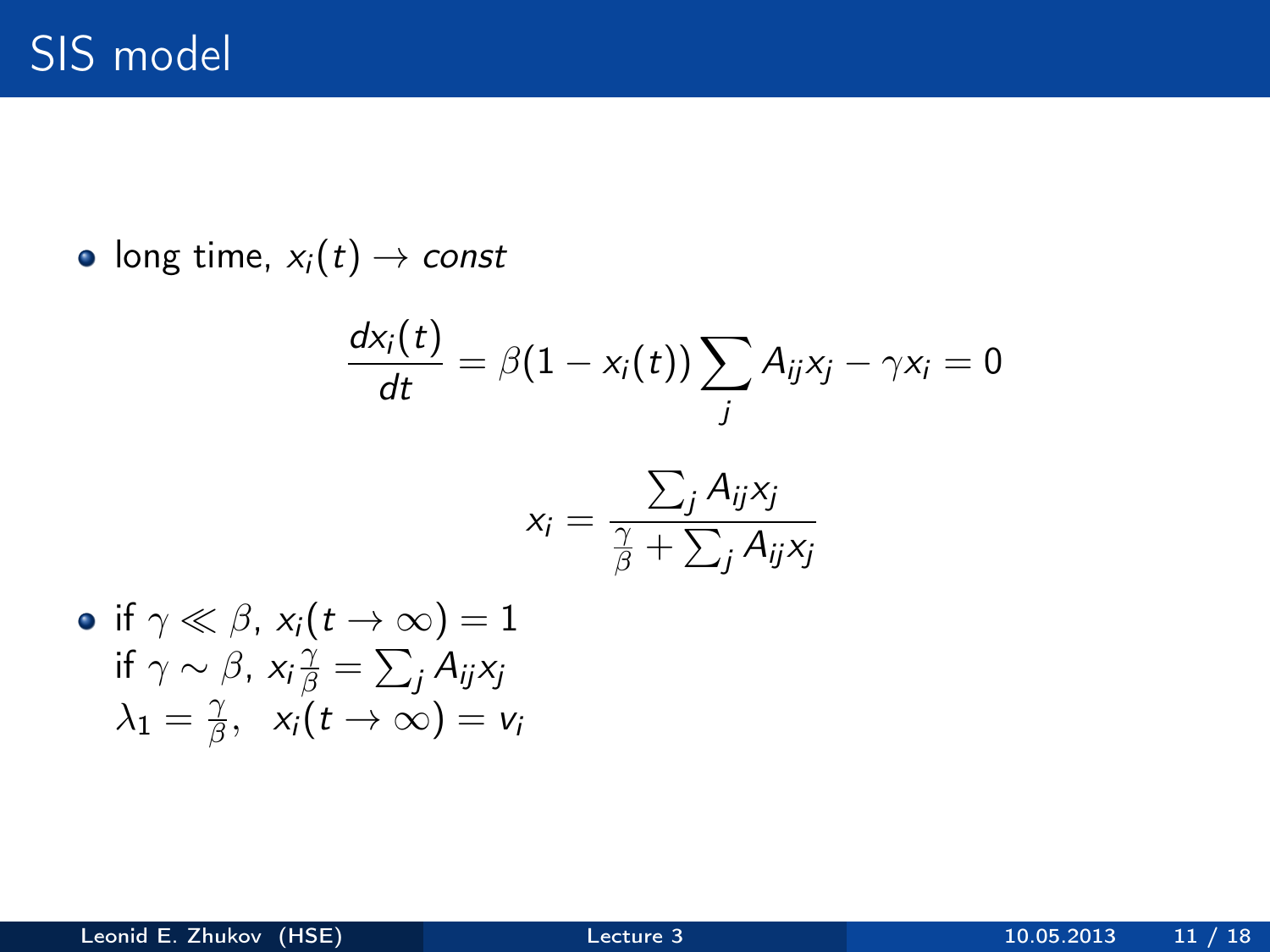#### SIR model

• 
$$
s_i(t)
$$
 -susceptable,  $x_i(t)$  - infected,  $r_i(t)$  - recovered

 $S \longrightarrow I \longrightarrow R$ 

 $\bullet$   $\beta$  - infection rate,  $\gamma$  - recovery rate

$$
s_i(t) + x_i(t) + r_i(t) = 1
$$

• Infection equation:

$$
\frac{ds_i}{dt} = -\beta s_i \sum_j A_{ij} x_j
$$
\n
$$
\frac{dx_i}{dt} = \beta s_i \sum_j A_{ij} x_j - \gamma x_i
$$
\n
$$
\frac{dr_i}{dt} = \gamma x_i
$$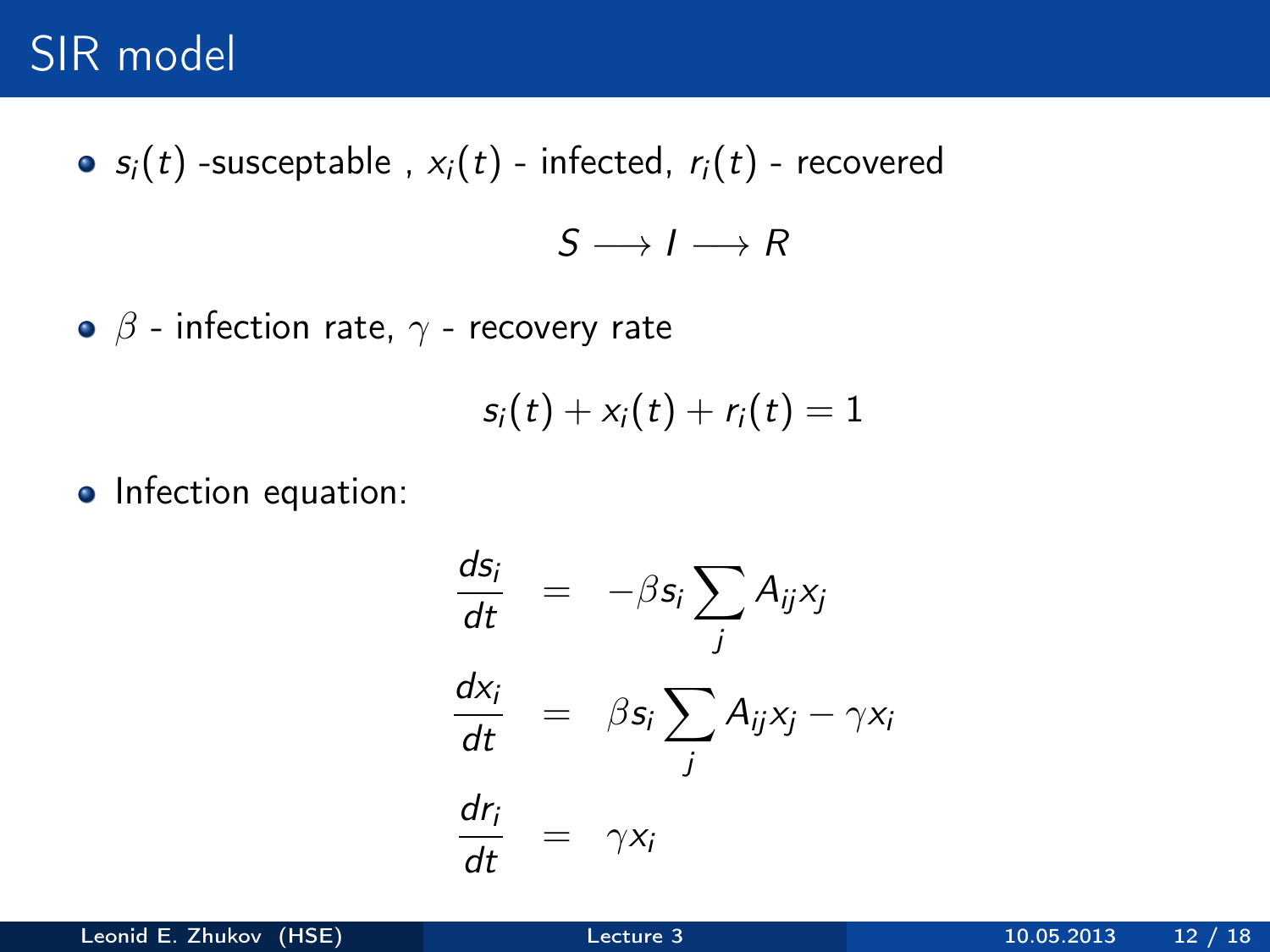e early time,  $t \rightarrow 0$ ,  $r_i \sim 0$ 

$$
\frac{dx_i(t)}{dt} = \beta(1 - r_i - x_i) \sum_j A_{ij}x_j - \gamma x_i
$$

SIS  $=$  SIR model at early times,  $\mathbf{x}(t) \sim \mathbf{v}_1 \mathrm{e}^{(\beta \lambda_1 - \gamma) t}$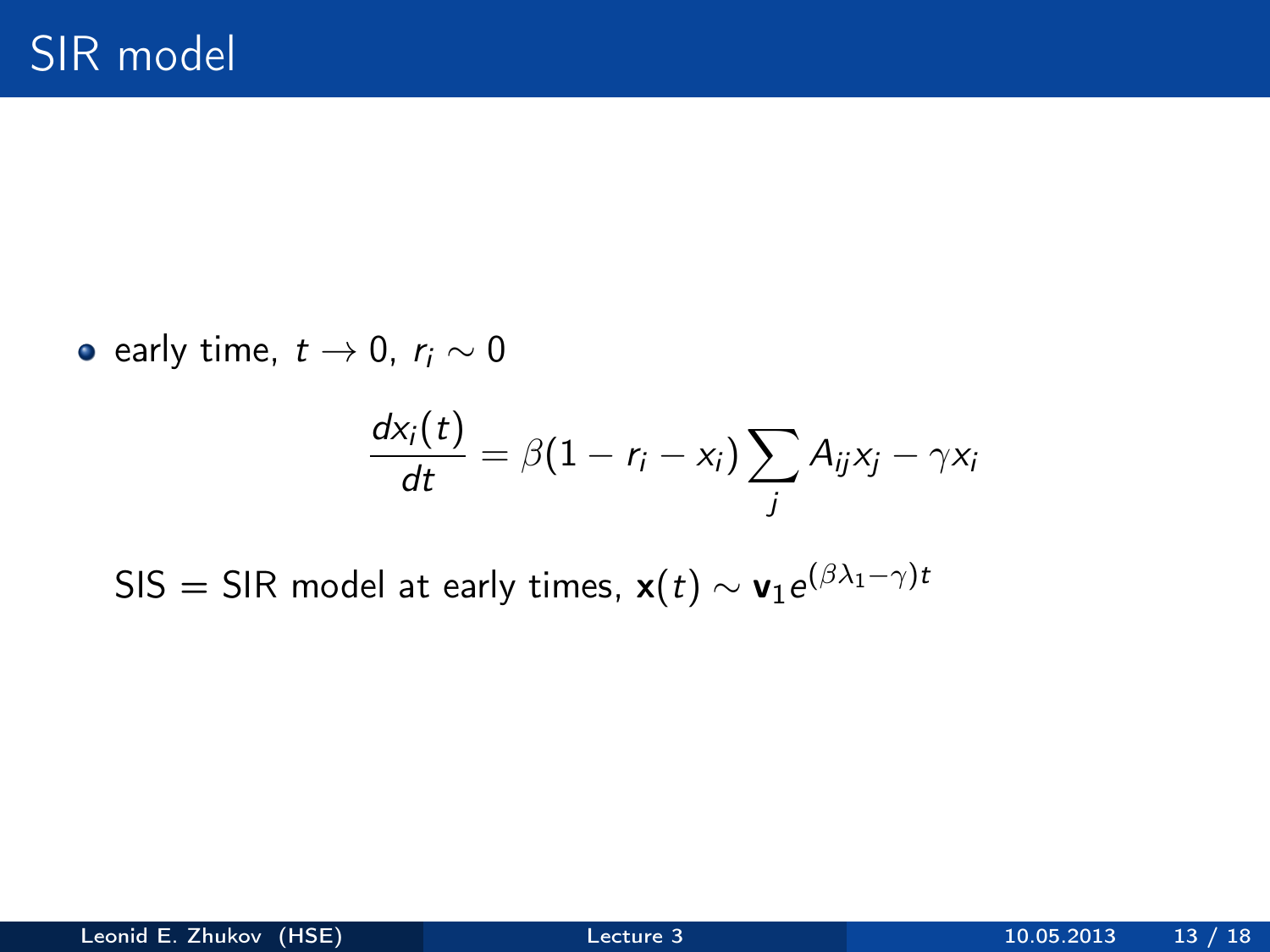

Time  $t$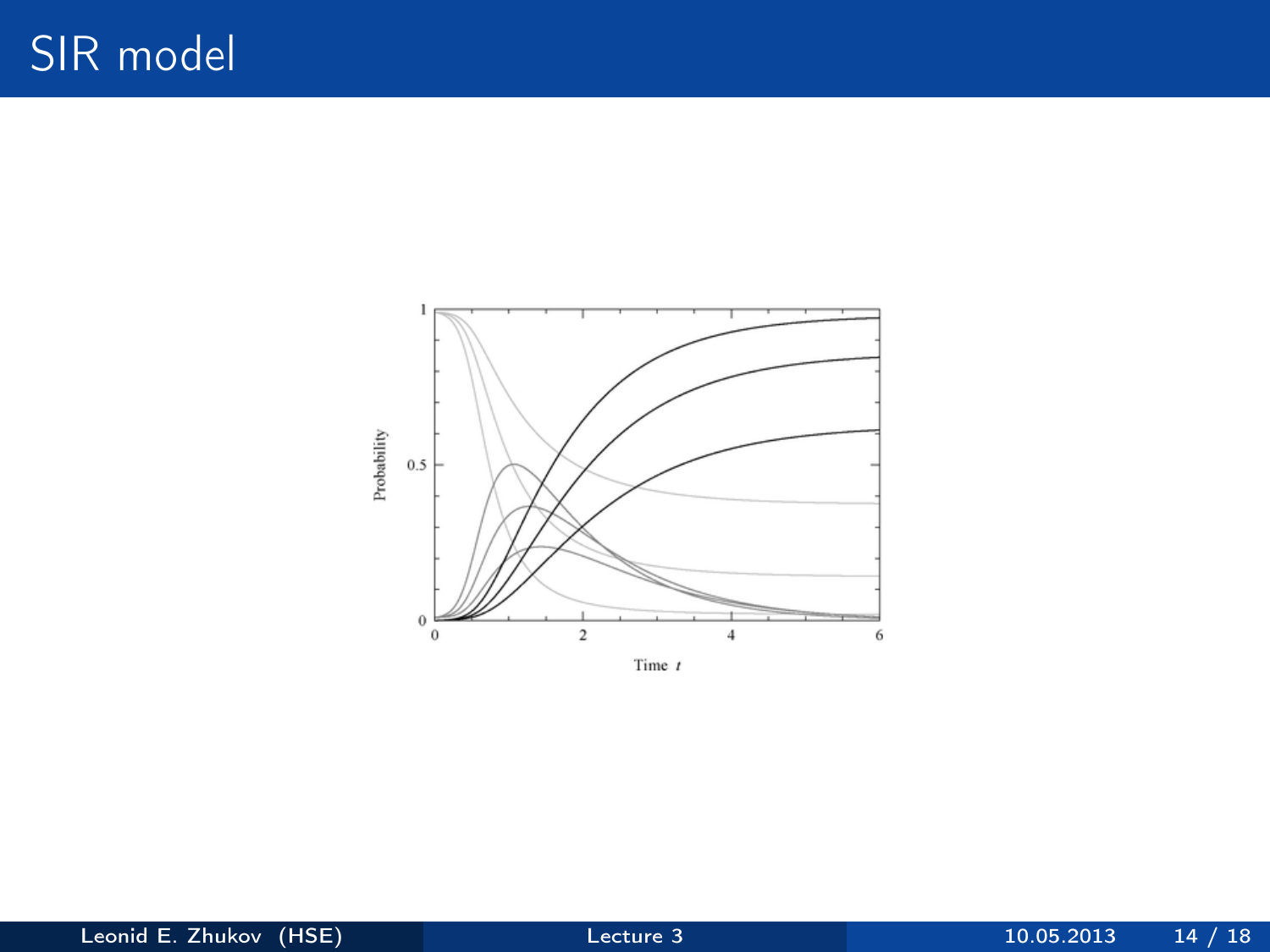- **1** Every node at any time step is in one state  $\{S, I\}$
- **2** Initialize c nodes in state I
- **3** Each node stay infected  $\tau_{\gamma} = 1/\gamma$  time steps
- $\bullet$  On each time step each I node has a prabability  $\beta$  to infect its nearest neighbours (NN),  $S \rightarrow I$
- **•** After  $\tau_{\gamma}$  time steps node recovers,  $I \rightarrow S$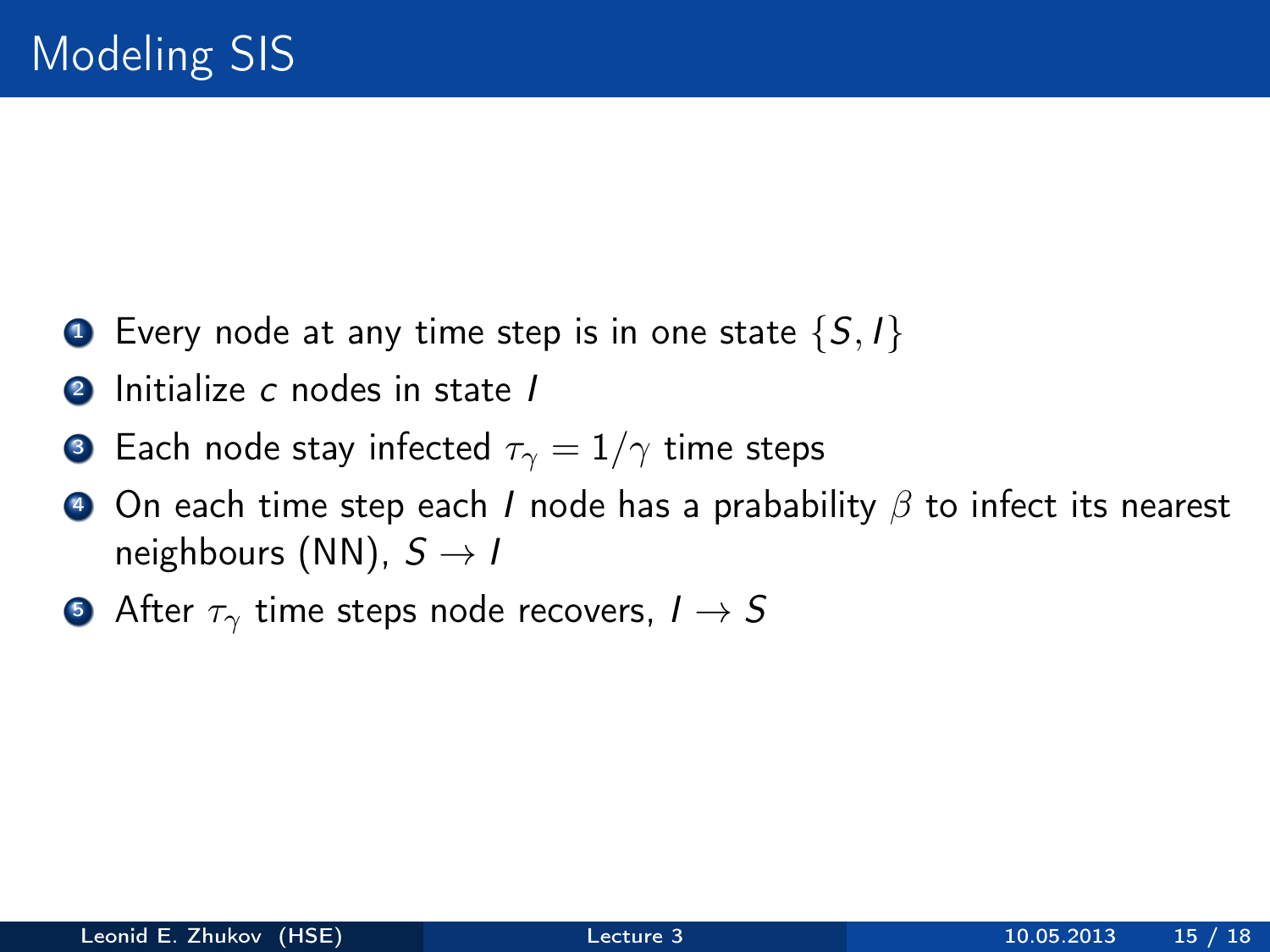- $\bullet$  Every node at any time step is in one state  $\{S, I, R\}$
- **2** Initialize c nodes in state I
- **3** Each node stay infected  $\tau_{\gamma} = 1/\gamma$  time steps
- $\bullet$  On each time step each I node has a prabability  $\beta$  to infect its nearest neighbours (NN),  $S \rightarrow I$
- **After**  $\tau_{\gamma}$  time steps node recovers,  $I \rightarrow R$
- $\bullet$  Nodes R do not participate in infection propagation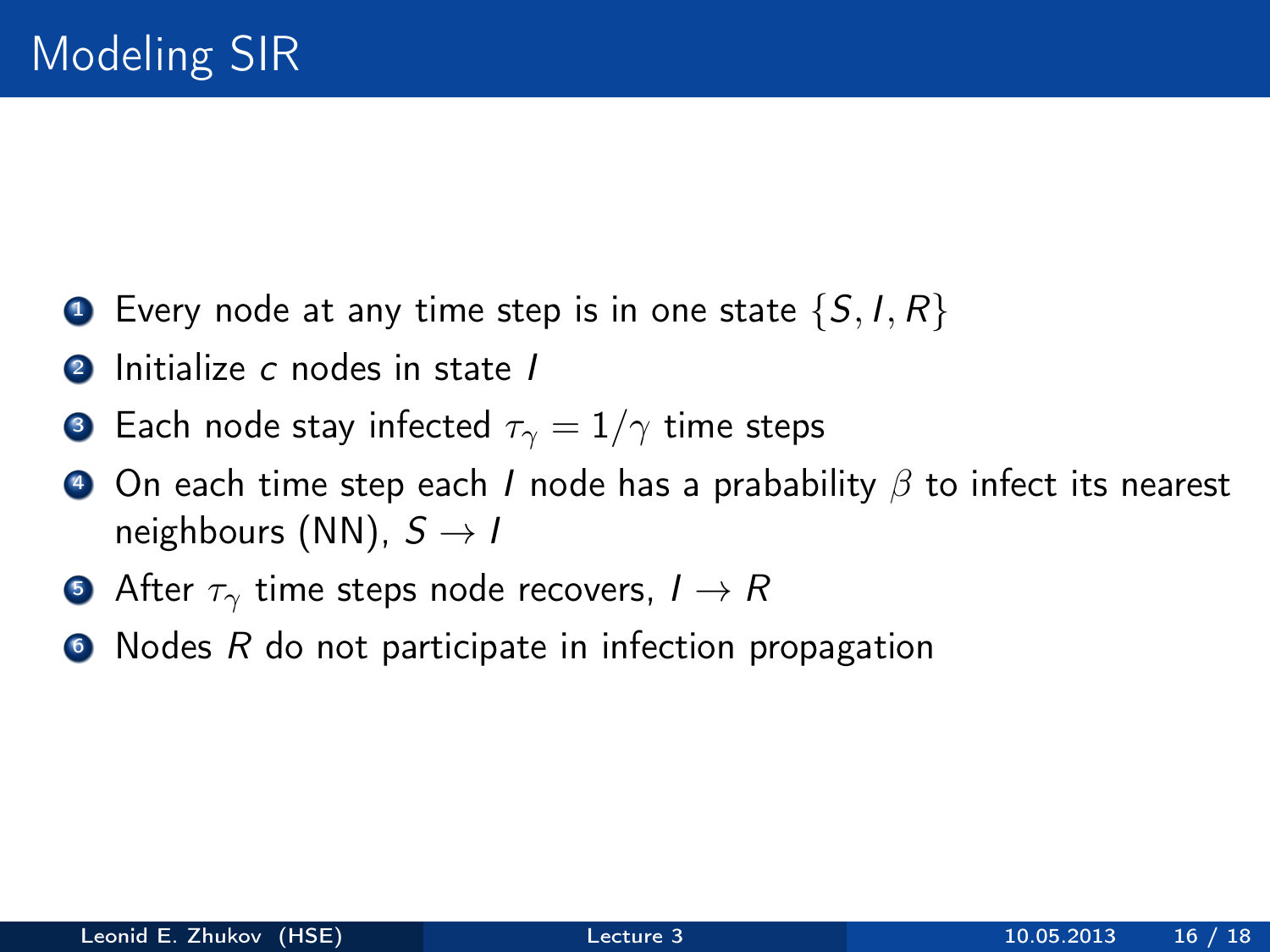